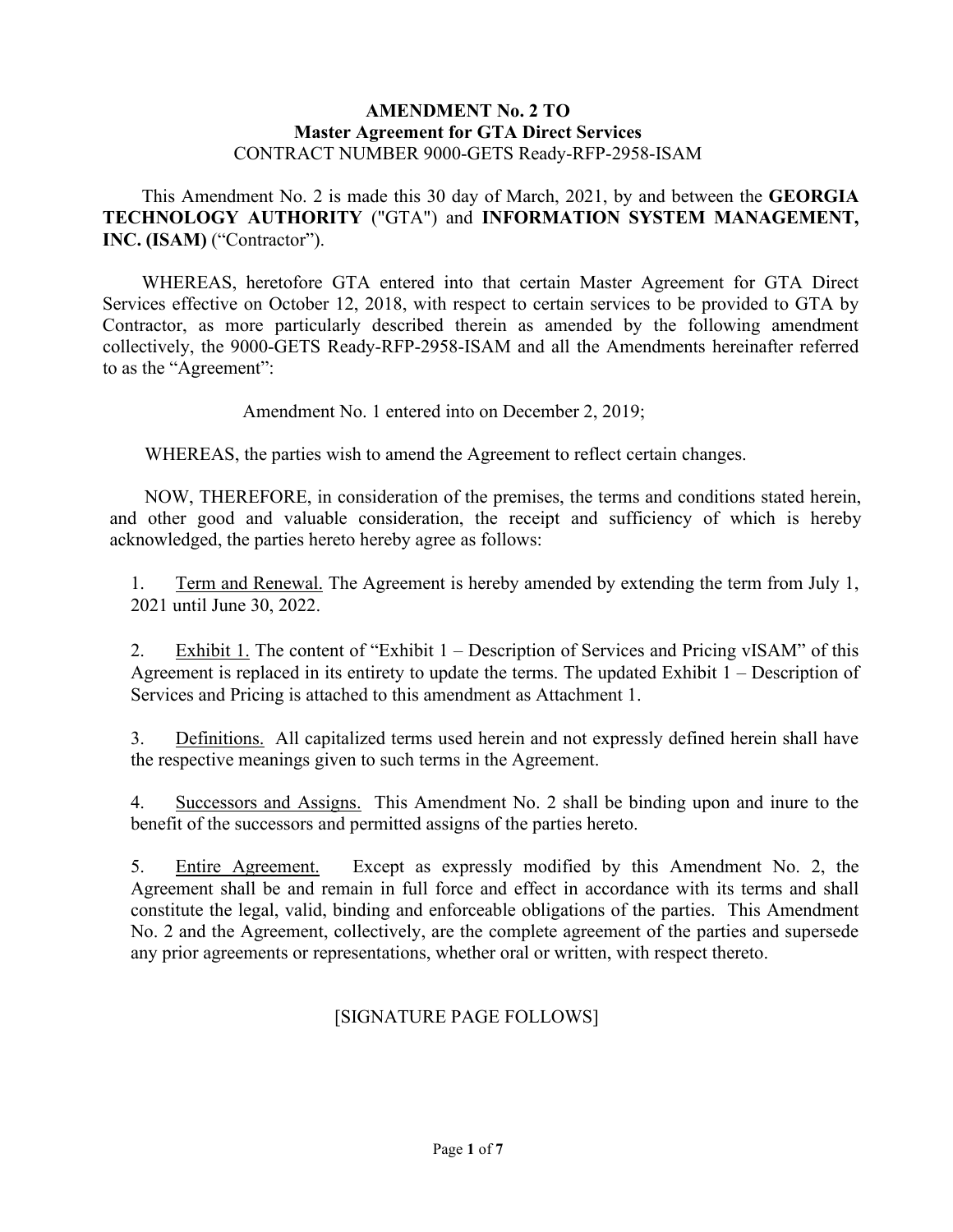IN WITNESS WHEREOF, the parties have caused this Amendment No. 2 to be duly executed by their authorized representatives as of the date set forth above.

# **INFORMATION SYSTEM**

## **MANAGEMENT, INC. (ISAM) GEORGIA TECHNOLOGY AUTHORITY**

| By:    | By:    |
|--------|--------|
| Name:  | Name:  |
| Title: | Title: |
| Date:  | Date:  |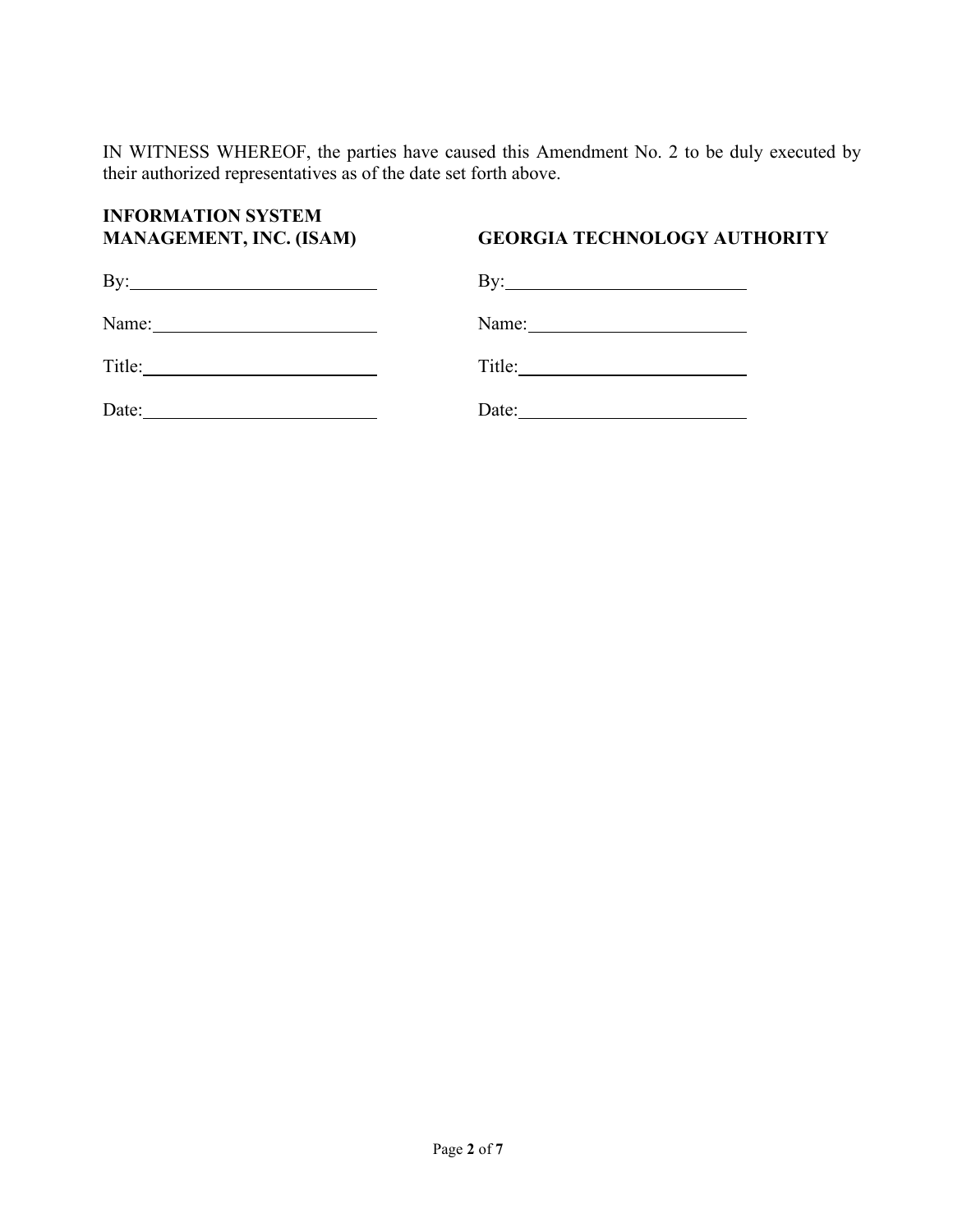## **Attachment 1**

## **Exhibit 1 – Description of Services and Pricing**

## **Software Compliance Risk Assessment Services**

## *Proposed as ISAM's Pre-Audit Service*

- A proactive approach to help prepare for and manage potential audits
- A comprehensive license compliance assessment and discovery services
- Provides quidance to a better understanding of licensing positioning to help ensure organization is compliant and ready for an audit

Cost: \$20,000 to \$75,000 based on vendor and agency size

## **Software Purchase and Renewal Financial Analysis Services**

## *Proposed as ISAM's Software Optimization Service*

- Assesses your software environment, bundles and entitlements to provide guidance based on your expansion, contraction and acquisition strategy.
- The service delivers informed recommendations and licensing options to help you achieve total compliance and lower TCO
- Comprehensive evaluation from license purchase, utilization to disposal.

Cost: \$35,000

## **Software Assets Management Services (SAM) Program**

### *Proposed as ISAM's SAM Lite Assessment*

- Survey process to help define an agency's level of maturity of their SAM program
- Provides insight and recommendations on where to spend time on development efforts to grow and mature your SAM program
- Survey and consultant lead questionnaire to support the overall process of:
	- o Data Capture
	- o Data Repository
	- o Software Inventory
	- o Hardware Inventory
	- o Cloud Inventory
	- o Position Reporting
	- o Technology Acquisition
	- o Asset Management Optimization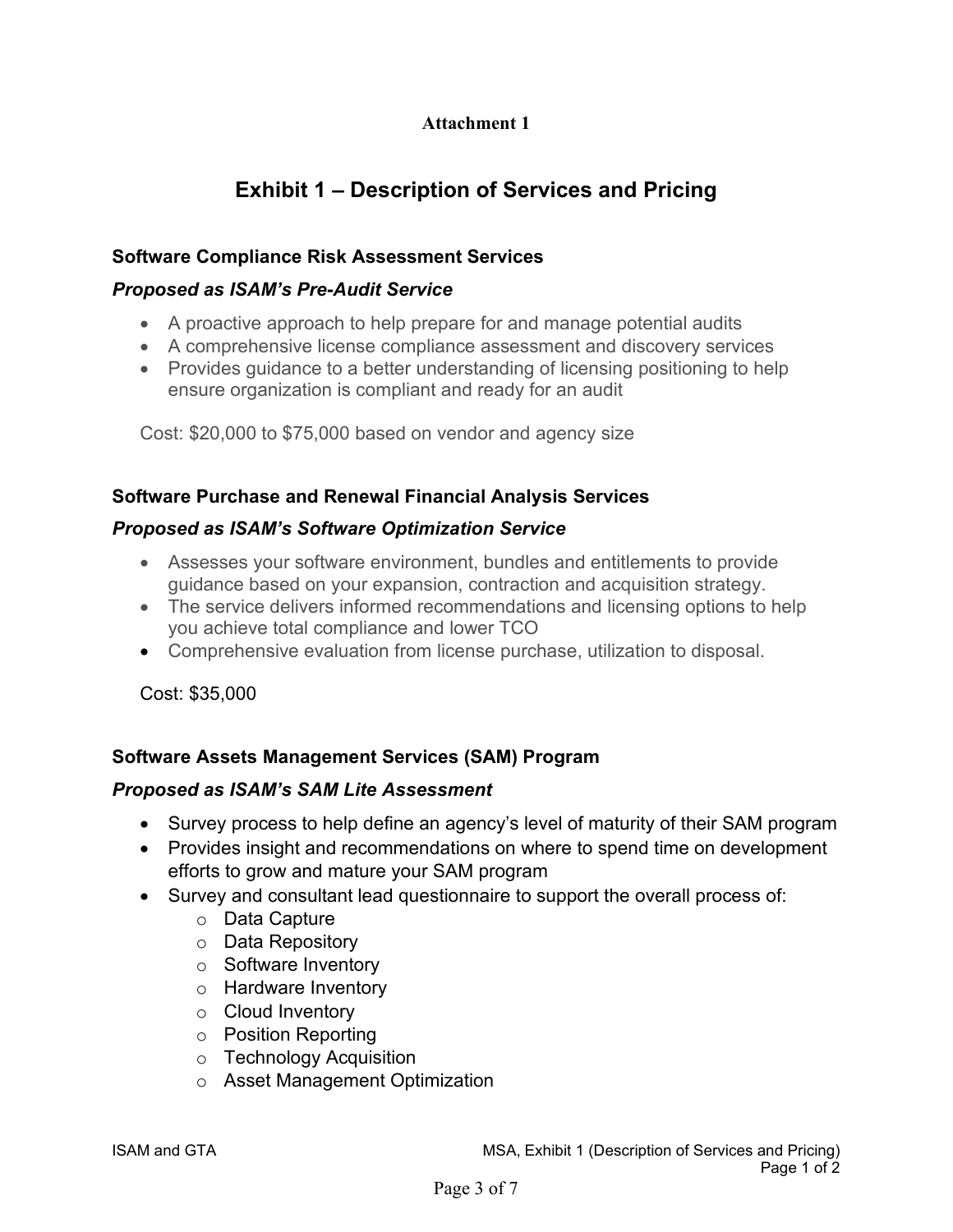Cost: \$16,000 to \$25,000 based on agency size

## **ISAM's Packaged Services proposed as alternatives**

## **ACS (Advanced Customer Support)**

- Annual subscription service
- Services included: Pre-Audit, Benchmarking, Software Optimization, True Up and Renewal, Licensing Position Statements
- Dedicated account executive
- Dedicated senior consultant
- Quarterly planning days
- Quarterly business reviews

Cost: Priced per software publisher(S)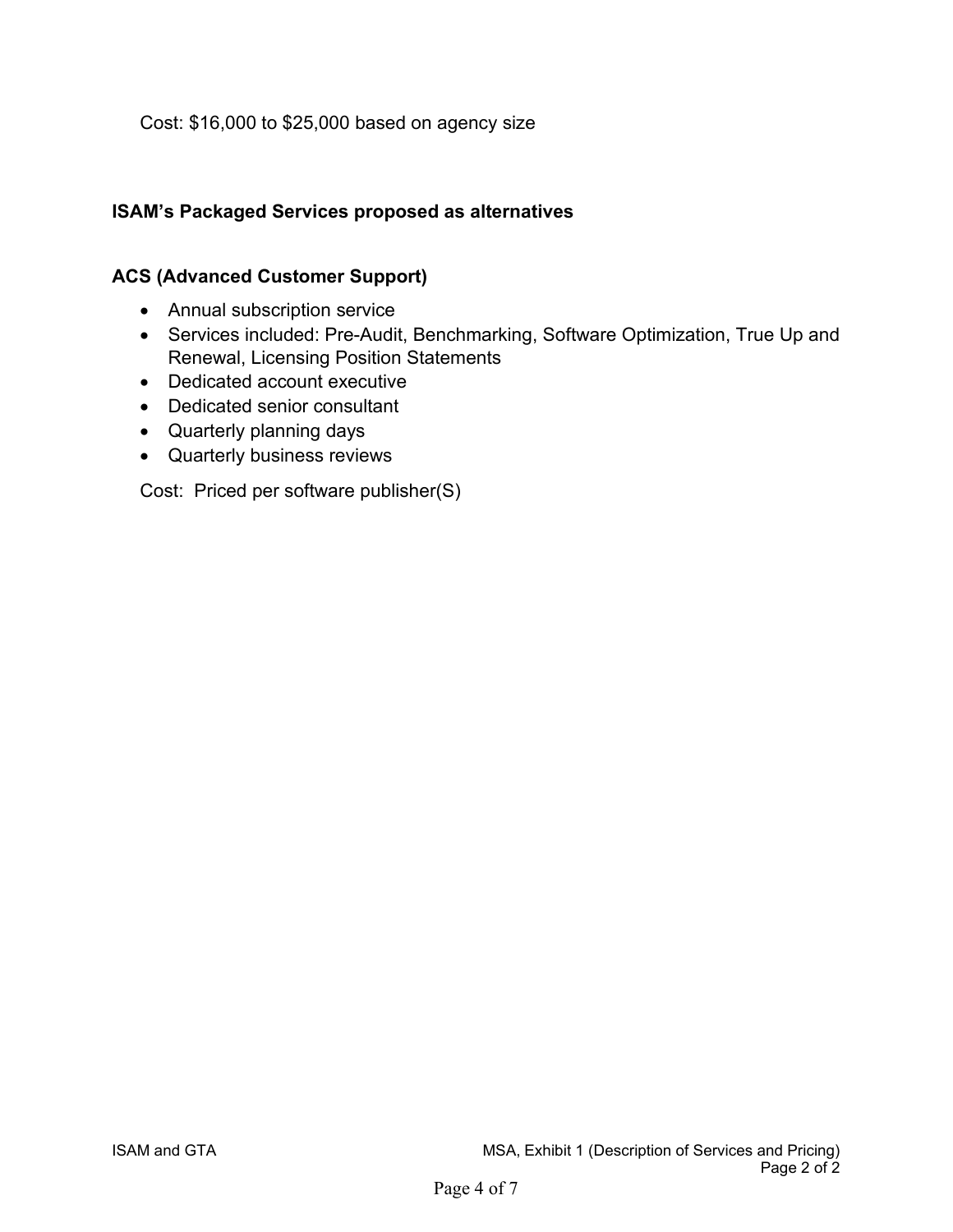#### **EXHIBIT A**

#### **Contractor Affirmations**

#### **Scrutinized Companies – O.C.G.A. § 50-5-84**

Any Supplier that currently and/or previously, within the last three years, has had business activities or other operations outside of the United States, must certify that it is not a "scrutinized company." A **scrutinized company** is a company conducting business operations in Sudan that is involved in power production activities, mineral extraction activities, oil-related activities, or the production of military equipment, but excludes a company which can demonstrate any of the following exceptions noted in O.C.G.A. § 50-5-84. False certification hereunder may result in civil penalties, contract termination, ineligibility to bid on a state contract for three or more years, and/or any other available remedy.

If the Supplier is a scrutinized company, the Supplier shall not be eligible to bid on or submit a proposal for a contract with a State Entity unless the Department of Administrative Services (DOAS) makes a determination that it is in the best interest of the State to permit the scrutinized company to submit a bid or proposal. Any scrutinized company desiring DOAS to make such a determination should contact DOAS and GTA Procurement immediately.

Please initial below which statement applies to your company:

\_\_\_ I certify that my company is **NOT** a "scrutinized company."

\_\_\_ I certify that my company **IS** a "scrutinized company."

\_\_\_ I certify that my company has requested and received written permission from DOAS to submit a response to an RFP/RFQC in accordance with O.C.G.A. § 50-5-84.

#### Vendor Name: **INFORMATION SYSTEM MANAGEMENT, INC. (ISAM)**

Contract Number: 9000-GETS Ready-RFP-2958-ISAM

Signed by:  $\qquad \qquad$ 

Email Address: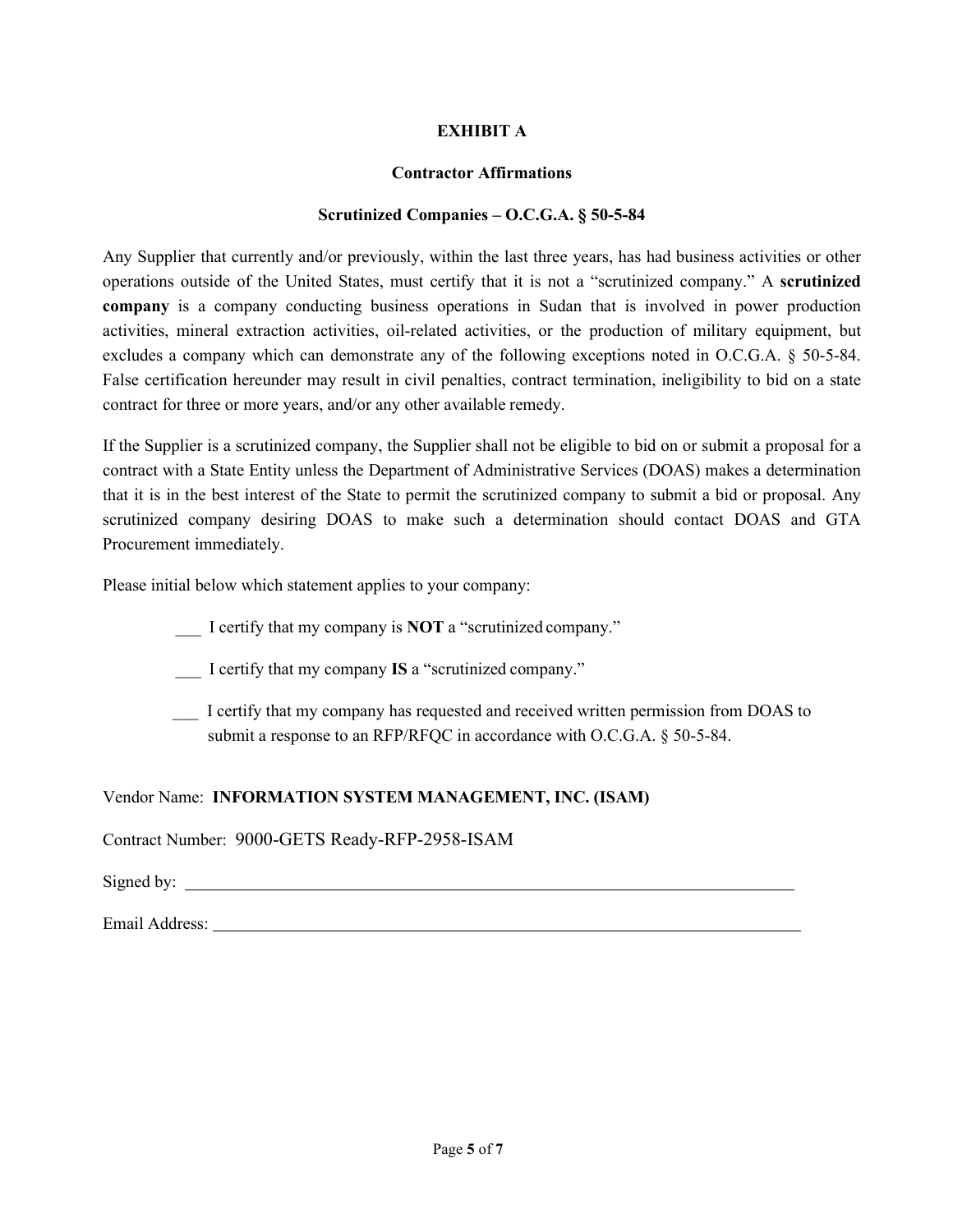#### **EXHIBIT B**

#### **Contractor Affirmations**

#### **Boycott of Israel - O.C.G.A. § 50-5-85**

Any Supplier that currently and/or previously, within the last three years, has had business activities or other operations outside of the United States, must certify that it has not nor will engage in a "Boycott of Israel." The State of Georgia passed a law that requires our current and future supplier certify that they will not boycott Israel in accordance with O.C.G.A. § 50-5-85.

"Supplier certifies that the Supplier is not currently engaged in and agrees for the duration of this Agreement not to engage in, a boycott of Israel, as defined in O.C.G.A. § 50-5-85."

False certification hereunder may result in civil penalties, contract termination, ineligibility to bid on a state contract for three or more years, and/or any other available remedy.

If the Supplier is engaged in or has previously participated in a boycott of Israel, the Supplier shall not be eligible to bid on or submit a proposal for a contract with a State Entity unless the Department of Administrative Services (DOAS) makes a determination that it is in the best interest of the State to permit that company to submit a bid or proposal. Any company that has engaged in a boycott of Israel desiring DOAS to make such a determination should contact DOAS and GTA Procurement immediately.

Please initial below which statement applies to your company:

- \_\_\_ I certify that my company is **NOT** engaged in a boycott of Israel.
- \_\_\_ I certify that my company **IS** engaged in a boycott of Israel.
- \_\_\_ I certify that my company has requested and received written permission from DOAS to submit a response to an RFP/RFQC in accordance with O.C.G.A. § 50-5-85.

#### Vendor Name: **INFORMATION SYSTEM MANAGEMENT, INC. (ISAM)**

Contract Number: 9000-GETS Ready-RFP-2958-ISAM

Signed by:

Email Address: